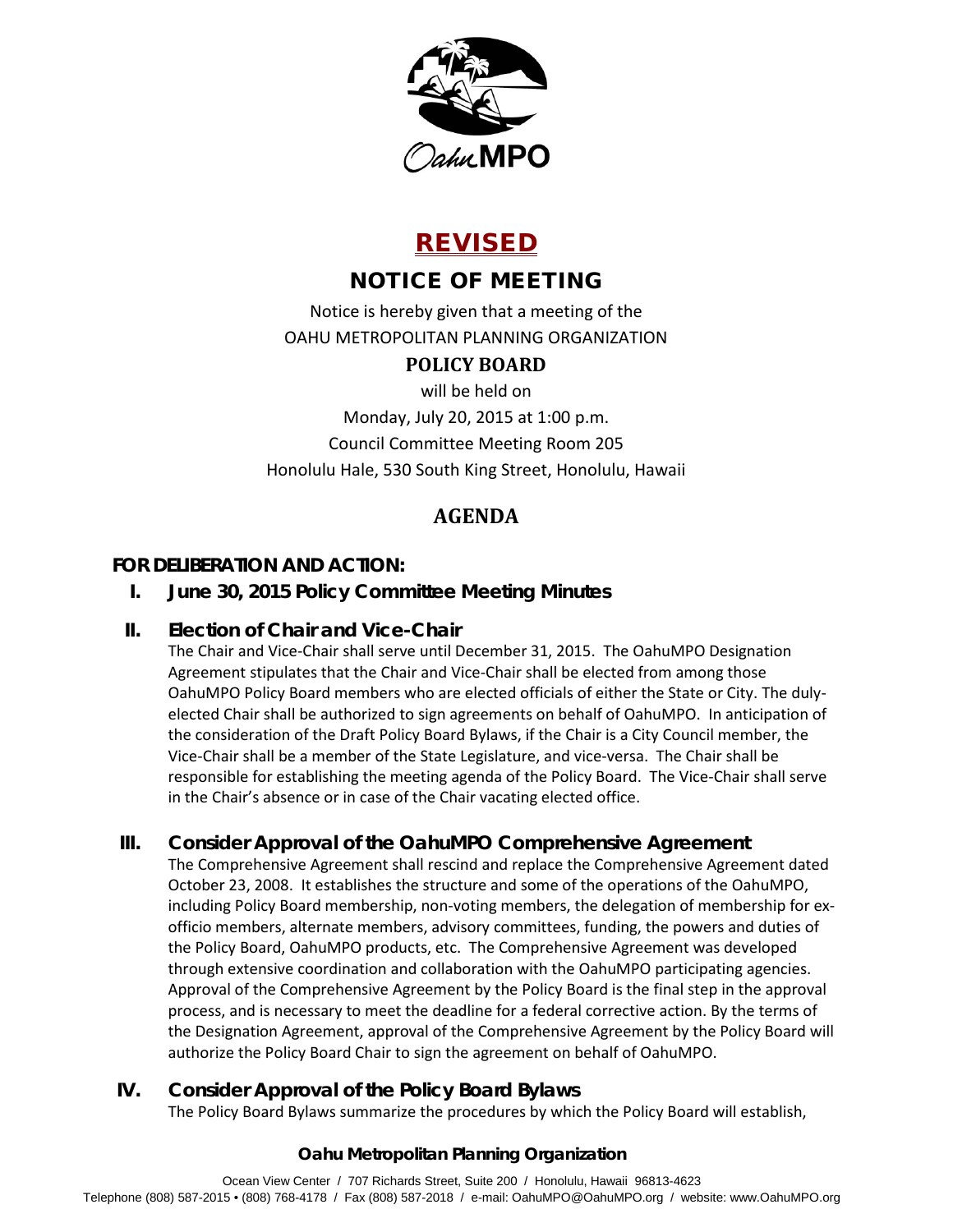organize, and guide the proper functioning of the OahuMPO transportation planning process. Approval of the Policy Board Bylaws is necessary to meet the deadline for a federal corrective action.

#### **V. Consider Approval of the Financial Supplemental Agreement**

The Financial Supplemental Agreement sets the local funding allocation amount that will be paid by the OahuMPO participating agencies for the purposes of supporting the functions of OahuMPO. The agreement was developed through extensive coordination and collaboration with the OahuMPO participating agencies. Approval of the Financial Supplemental Agreement by the Policy Board is the final step in the approval process and is necessary to meet the deadline for federal corrective action. By terms of the Designation Agreement, approval of the Financial Supplemental Agreement by the Policy Board will authorize the Policy Board Chair to sign the agreement on behalf of OahuMPO.

### **VI. Consider Approval of the Data Sharing Supplemental Agreement**

The purpose of the Data Sharing Supplemental Agreement is to establish the procedures for the collection, maintenance, and sharing of regional data and information necessary to carry out the 3-C transportation planning process. The agreement was developed through extensive coordination and collaboration with the OahuMPO participating agencies. Approval of the Data Sharing Supplemental Agreement by the Policy Board is the final step in the approval process and is necessary to meet the deadline for federal corrective action. By terms of the Designation Agreement, approval of the Financial Supplemental Agreement by the Policy Board will authorize the Policy Board Chair to sign the agreement on behalf of OahuMPO.

## **VII. Consider Approval of Letter Requesting More Time to Complete the Administrative Supplemental Agreement**

A federal corrective action requires that OahuMPO have in place an Administrative Supplemental Agreement with the Hawaii Department of Transportation (HDOT) no later than July 25, 2015. OahuMPO staff provided the first draft Administrative Supplemental Agreement to HDOT in early March; however, we received their revised draft late on July 9<sup>th</sup> and are still in the process of reviewing and understanding it. Staff recommends that we formally seek additional time from USDOT to complete this task.

**VIII. Consider Approval of the Technical Advisory Committee Bylaws** The Technical Advisory Committee (TAC) Bylaws govern the proceedings, role, and functions of the TAC. Approval of the Policy Board Bylaws is necessary to meet the deadline for a federal corrective action.

## **IX. Consider Approval of Revision #5 to the Transportation Improvement Program (TIP)**

The TIP obligates federal funding for surface transportation projects on Oahu. Revision #5 is an expedited administrative modification consisting of relatively minor adjustments to the TIP, some of which impact the regular formula FHWA funds programmed for Oahu. The details of the proposed changes can be found at[: http://www.oahumpo.org/plans-and](http://www.oahumpo.org/plans-and-programs/transportation-improvement-program-tip/)[programs/transportation-improvement-program-tip/.](http://www.oahumpo.org/plans-and-programs/transportation-improvement-program-tip/)

## **X. Consider Approval of Revision #6 to the TIP**

Revision #6 to the TIP is a major amendment which proposes to add two new projects, delete a project, and significantly revise three other projects. The details of the proposed changes can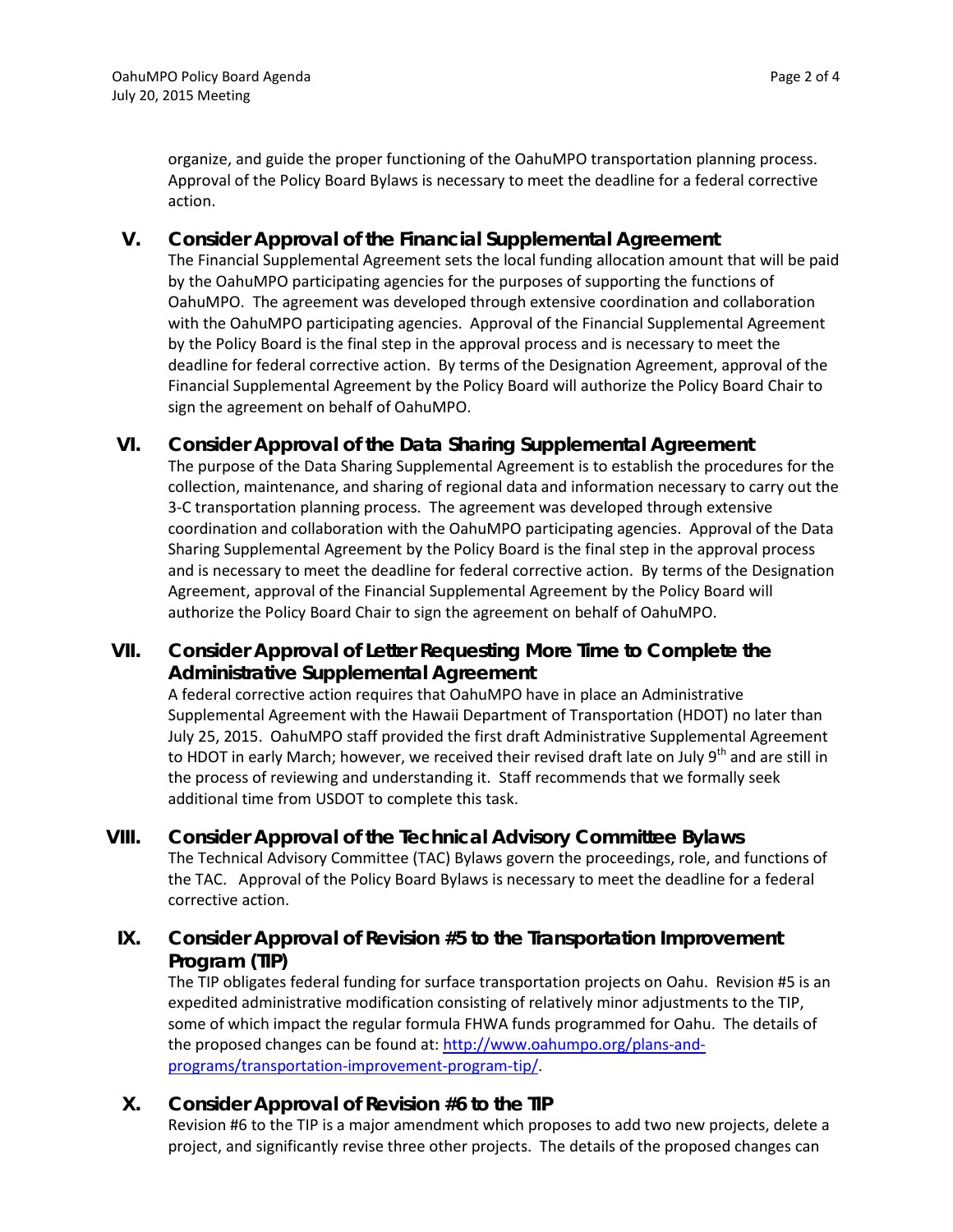be found at: [http://www.oahumpo.org/plans-and-programs/transportation-improvement](http://www.oahumpo.org/plans-and-programs/transportation-improvement-program-tip/)[program-tip/.](http://www.oahumpo.org/plans-and-programs/transportation-improvement-program-tip/) The proposed changes were released for public review and comment. A summary of those comments will be provided to the Policy Board before action is taken.

**XI. Consider Approval of OahuMPO Staff Ethics and Code of Conduct Policy** As part of OahuMPO's FY 2014 audit report, the auditor recommended the approval of an ethics and code of conduct policy for OahuMPO staff and the Policy Board. The proposed staff policy will be presented for consideration by the Policy Board.

### **XII. Consider Approval of Executive Committee Bylaws**

Part of OahuMPO's federal corrective actions is the approval of bylaws for the Executive Committee. A set of basic bylaws were developed by OahuMPO staff; however, it is anticipated that, once the Executive Committee is elected and meets, the bylaws will be reviewed and may be adjusted.

### **FOR DISCUSSION:**

### **XIII. Semi-Annual Financial Report**

OahuMPO staff has assembled a status report of the agency's financial position, and will provide a summary of that report for the Policy Board's information.

### **XIV. Citizen Advisory Committee Report**

A representative of the Citizen Advisory Committee will provide a brief report to the members.

## **XV. Other Business (Announcements Only)**

**PUBLIC TESTIMONY** will be accepted on any Policy Committee agenda item. Testimony will be accepted as follows:

#### **Oral Testimony**

Oral testimony is limited to three (3) minutes per person, per agenda item.

- Written documentation of oral testimony is requested (submit 1 original to OahuMPO staff).
- Any person wishing to speak on an agenda item may register by:
	- o Calling 587-2015 at least two (2) hours prior to the start of the meeting (calls to testify at meetings starting before 10:00 a.m. must reach the OahuMPO office prior to the close of the preceding business day); or
	- o Signing up in person at the meeting prior to the start of the meeting.
	- Note: Submittal of written testimony does not automatically place you on the list for oral testimony. Those wishing to testify orally, must still register to testify.

#### **Written Testimony**

- One (1) original and fifteen (15) copies of each written testimony is required.
- Written testimony must reach the OahuMPO office at least 24 hours prior to the start of the meeting (for Monday meetings, written testimony must reach the OahuMPO office by the prior Friday morning).
- Written testimony sent to OahuMPO via e-mail (OahuMPOTestimony@oahumpo.org) or fax (587-2018) will be accepted under the following conditions:
	- o E-mailed and faxed testimony must reach the OahuMPO office at least 24 hours prior to the start of the meeting (for Monday meetings, e-mailed and faxed testimony must reach the OahuMPO